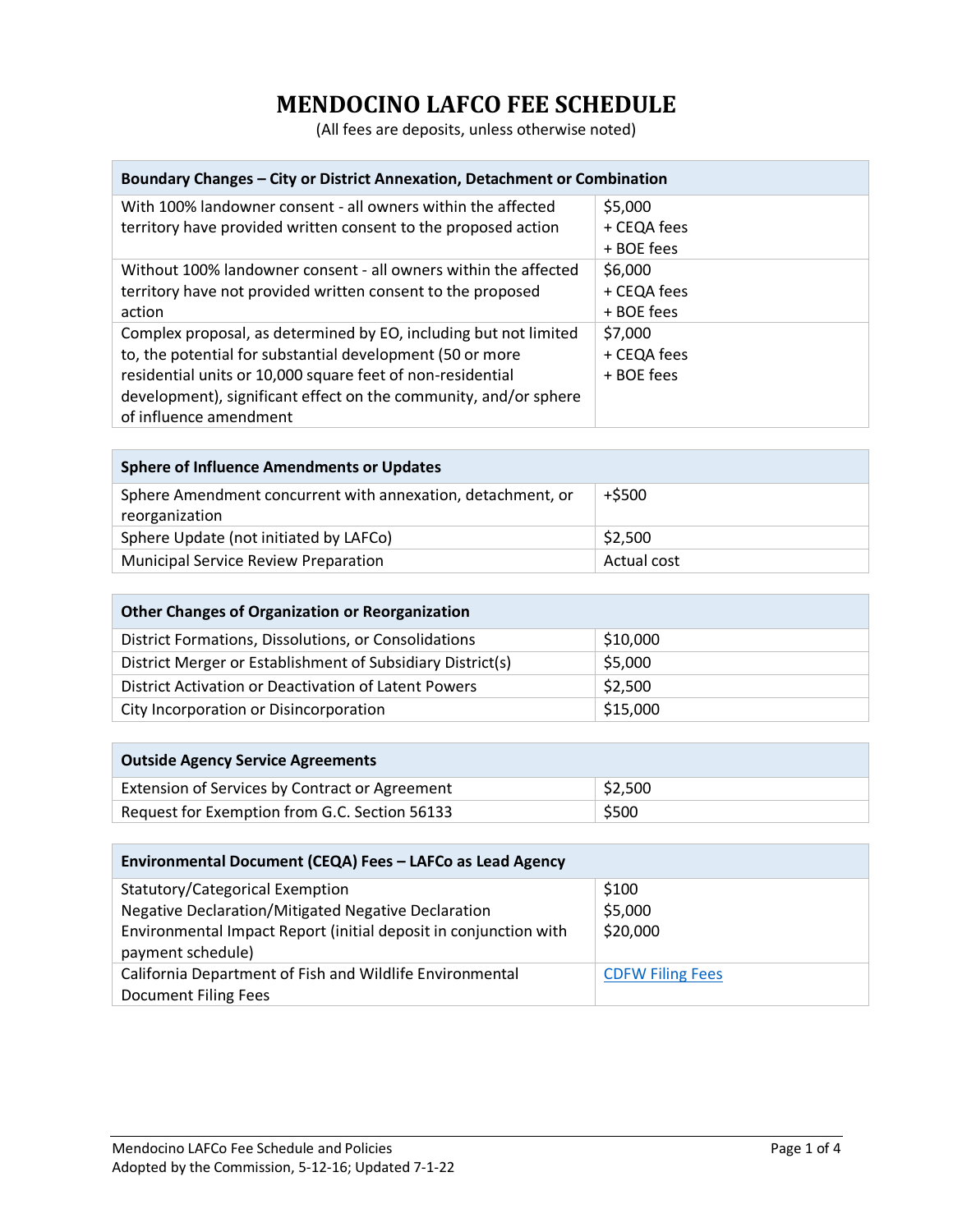| <b>State Board of Equalization Fees</b>                             |                        |
|---------------------------------------------------------------------|------------------------|
| State Board of Equalization Change of Jurisdictional Boundary       | <b>BOE Filing Fees</b> |
| filing (necessary for agencies that are funded by property taxes    |                        |
| and/or use the assessment roll for the collection of its revenue by |                        |
| reference to tax rate areas)                                        |                        |

|  | <b>Other Application Fees</b> |  |
|--|-------------------------------|--|
|  |                               |  |

| <b>Pre-Application Fees</b>                            | No charge limited to one hour of<br>staff time, then actual cost |
|--------------------------------------------------------|------------------------------------------------------------------|
| Petition Signature Verification by Registrar of Voters | Actual cost                                                      |
| <b>Request for Reconsideration</b>                     | \$1,000                                                          |
| Request for Time Extension to Complete Proceedings     | \$500                                                            |
| Special Meeting or Hearing                             | \$1,000                                                          |
| Special or Supplemental Studies                        | Actual cost                                                      |

| Miscellaneous Service/Duplication Fees |                                                                       |
|----------------------------------------|-----------------------------------------------------------------------|
| Copies of documents                    | \$.10 per page (after 10 pages)                                       |
| Copies of Audio Recording              | \$10 per CD                                                           |
| Staff Research/Archive Retrieval       | No charge limited to one half-hour<br>of staff time, then actual cost |

## **Mendocino LAFCo Service Rates**

*Effective July 1, 2022*

(LAFCo Resolution No. 2021-22-13)

Services subject to the LAFCo Fee Schedule are processed at cost and billing is calculated based on current service rates, which include overhead costs, and tracked on an hourly basis. LAFCo service rates are reviewed annually, or as needed.

The current staff service rates are as follows:

| <b>Staff Position</b>    | <b>Hourly Service Rate</b> |
|--------------------------|----------------------------|
| <b>Executive Officer</b> | \$160.00                   |
| LAFCo Analyst            | \$125.00                   |
| LAFCo Clerk              | \$90.00                    |
| Legal Counsel            | \$275.00                   |